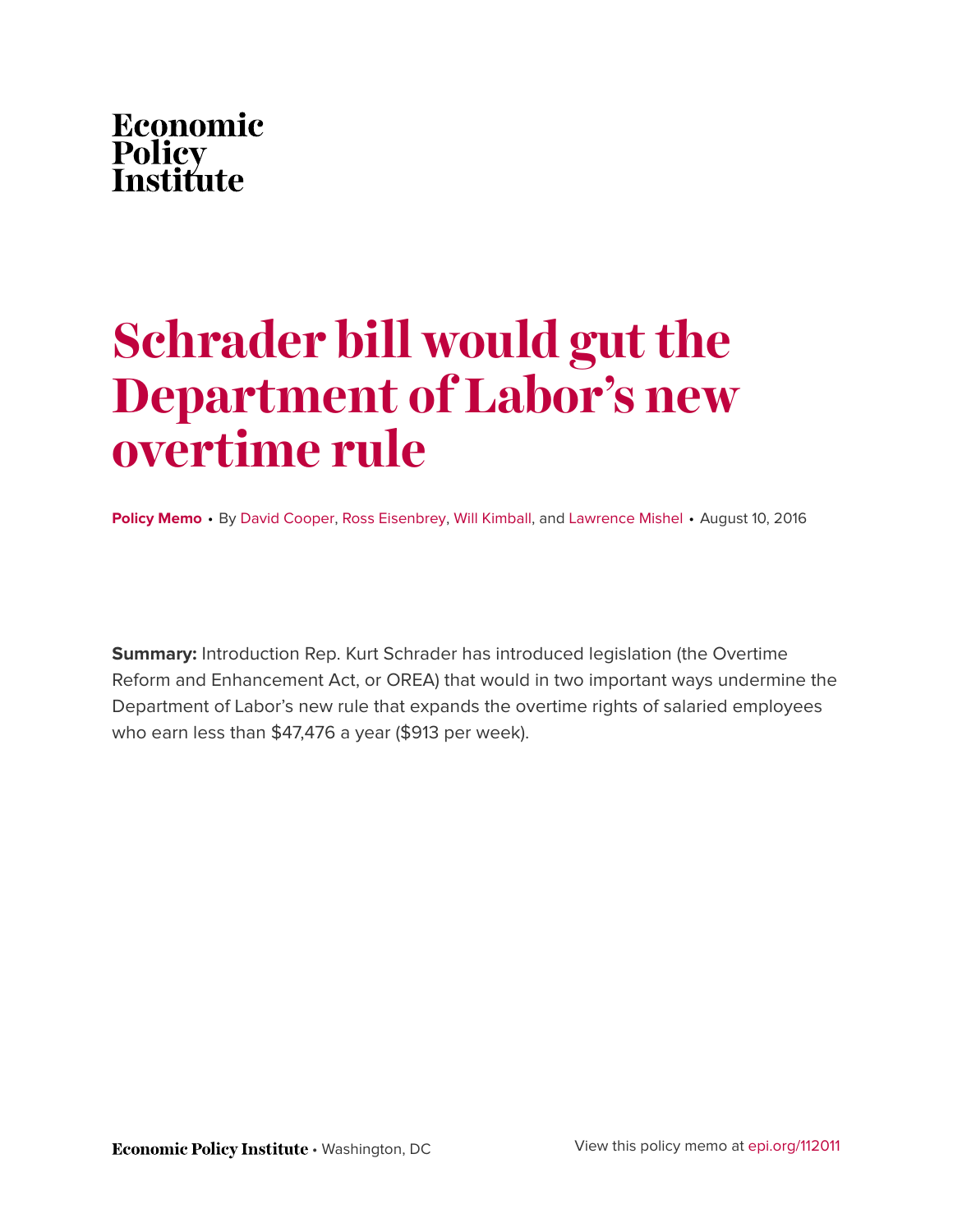## <span id="page-1-0"></span>**Introduction**

Rep. Kurt Schrader has introduced legislation (the Overtime Reform and Enhancement Act, or OREA) that would in two important ways undermine the Department of Labor's new rule that expands the overtime rights of salaried employees who earn less than \$47,476 a year (\$913 per week). Rep. Schrader's bill would delay by three years the rule's increase in the exemption threshold, the salary level below which all workers are guaranteed overtime pay. The Department of Labor (DOL) rule raises this threshold from \$23,660 to \$47,476 on December 1, 2016, whereas Rep. Schrader's bill would gradually increase it to this level by late 20[1](#page-4-2)9.<sup>1</sup> Additionally, Rep. Schrader wants to eliminate the rule's indexation of the threshold, which would raise it automatically every three years, as wages for salaried workers rise. Both of these changes would harm the lowand middle-income Americans whom DOL's rule is designed to help.

### <span id="page-1-2"></span><span id="page-1-1"></span>**What would be the impact of failing to index the overtime salary threshold?**

Rep. Schrader wants to reproduce the very disaster for working people the Department of Labor is seeking to prevent: an inevitable and significant loss of guaranteed overtime coverage due to inflation and wage growth.

Failure to adequately update the salary threshold over 1975–2015 caused the share of the salaried workforce that was guaranteed overtime pay to fall from 49.6 percent to just 9.5 percent in 2015 (see **Table 1**). Had 49.6 percent coverage been maintained, some 26.6 million workers would have been covered, rather than the scant 5.1 million who actually were covered in 2015. Raising the salary threshold to \$913 per week in 2015 would have allowed 17.6 million employees to enjoy overtime protection (12.5

### **SECTIONS**

- 1. [Introduction](#page-1-0) 1
- 2. [What would be the](#page-1-1) [impact of failing to](#page-1-1) [index the overtime](#page-1-1) salary [threshold?](#page-1-1) • 1
- 3. [What would be the](#page-2-0) [impact of delaying for](#page-2-0) [three years the](#page-2-0) [increase in the salary](#page-2-0) [threshold to](#page-2-0) \$47,476? • [2](#page-2-0)
- 4. [Conclusion](#page-3-0) 3
	- [Endnote](#page-4-0) 4 [References](#page-4-1) • 4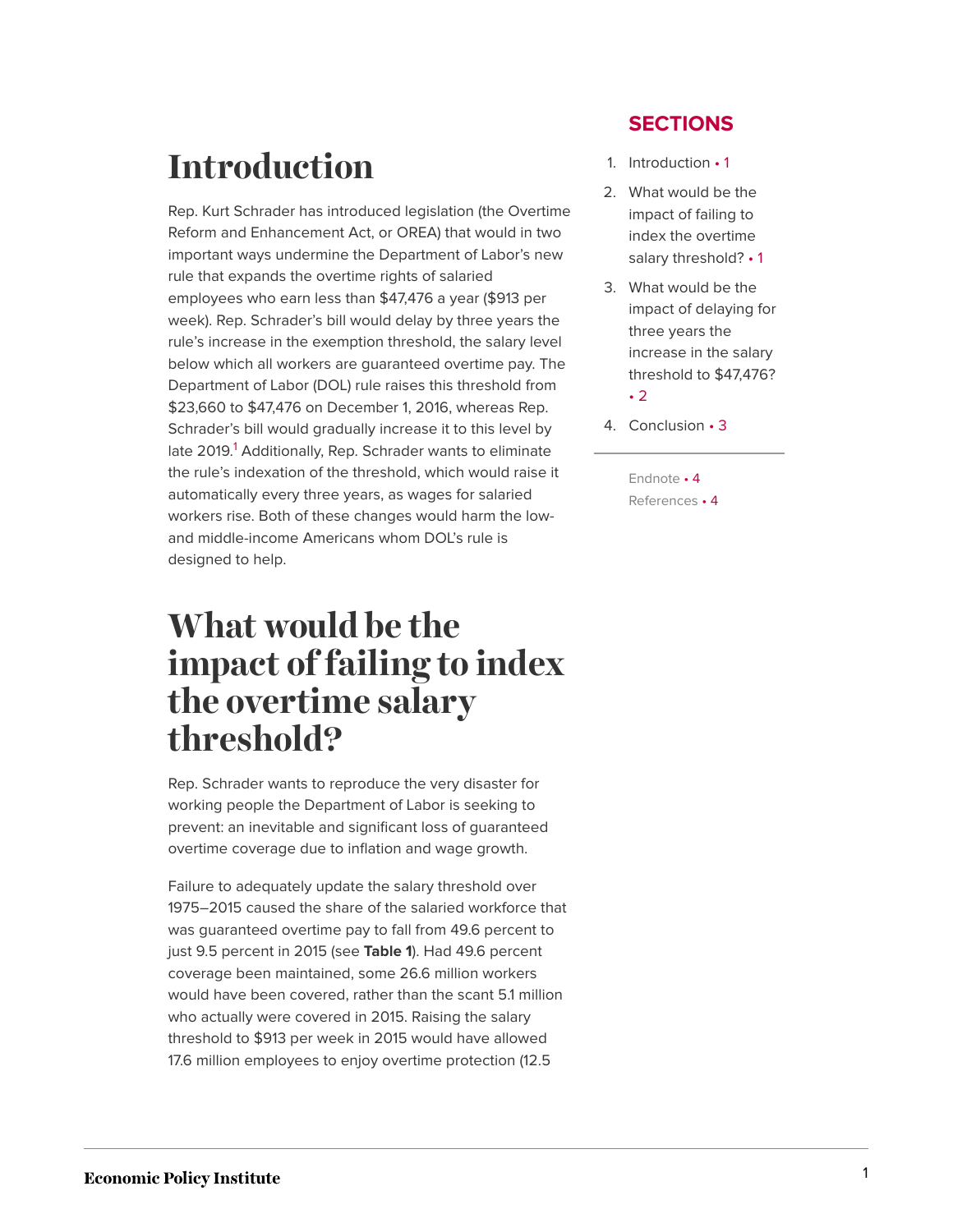#### Table 1 **Potential loss of overtime protection due to OREA's lack of salary threshold indexation, versus new DOL rule, 2015–2035**

|                                   |                                    | Covered by FLSA overtime protections |                     |                          |  |  |  |  |
|-----------------------------------|------------------------------------|--------------------------------------|---------------------|--------------------------|--|--|--|--|
|                                   | <b>Existing law</b>                |                                      | New \$913 threshold |                          |  |  |  |  |
|                                   |                                    | Indexed                              | Not indexed         | Lost overtime protection |  |  |  |  |
|                                   | <b>Share of salaried workforce</b> |                                      |                     |                          |  |  |  |  |
| 1975                              | 49.6%                              |                                      |                     |                          |  |  |  |  |
| 2015                              | 9.5%                               | 32.7%                                | 32.7%               | $0.0$ ppt.               |  |  |  |  |
| 2025                              |                                    | 32.7%                                | 23.1%               | 9.6 ppt.                 |  |  |  |  |
| 2035                              |                                    | 32.7%                                | 16.1%               | 16.6 ppt.                |  |  |  |  |
| <b>Number of salaried workers</b> |                                    |                                      |                     |                          |  |  |  |  |
| 2015                              | 5,103,115                          | 17,565,459                           | 17,565,459          |                          |  |  |  |  |
| 2025                              |                                    | 18,953,130                           | 13,376,683          | 5,576,447                |  |  |  |  |
| 2035                              |                                    | 20,446,194                           | 10,063,659          | 10,382,535               |  |  |  |  |

**Source:** EPI analysis of the U.S. Department of Labor's final (May 18, 2016) rule, "Defining and Delimiting the Exemptions for Executive, Administrative, Professional, Outside Sales and Computer Employees," 29 CFR Part 541; Overtime Reform and Enhancement Act (OREA); and Current Population Survey Outgoing Rotation Group 2015 microdata

**Economic Policy Institute** 

million of whom would have newly obtained protection), but it would not restore the level of protection provided in 1975.

As Table 1 shows, indexing the salary threshold, as provided by DOL's new rule, allows the share of salaried workers enjoying overtime protection to remain at or near 32.7 percent. The number of workers protected increases as the salaried workforce grows, rising to 20.5 million by 2035. Without indexation, however, the share of the salaried workforce guaranteed overtime pay would decline each year, falling to 23.1 percent in 2025 and just 16.1 percent by 2035. If Rep. Schrader's bill were enacted, by 2035 there would be 10.4 million fewer salaried workers covered by overtime protection because of the failure to index the salary threshold (as depicted in **Figure A**). Lack of indexation would cut in half the share of the salaried workforce provided overtime protection, which would fall from 32.7 percent to just 16.1 percent (20.4 million versus 10.1 million).

### <span id="page-2-0"></span>**What would be the impact of delaying for three years the increase in the salary threshold to \$47,476?**

Rep. Schrader's bill would also cut the threshold that would otherwise take effect on December 1, 2016, from \$47,476 to \$35,984. Instead of guaranteeing overtime protection to almost one-third of the salaried workforce, it would protect only one-fifth—6.3 million fewer employees than the Department of Labor's rule (see **Table 2**). A year later, the threshold would rise to \$39,780, leaving 4.6 million fewer employees protected. In 2018, when Rep. Schrader's bill would raise the threshold to \$43,628, 1.7 million fewer employees would be protected. And even in December 2019, when Rep. Schrader's bill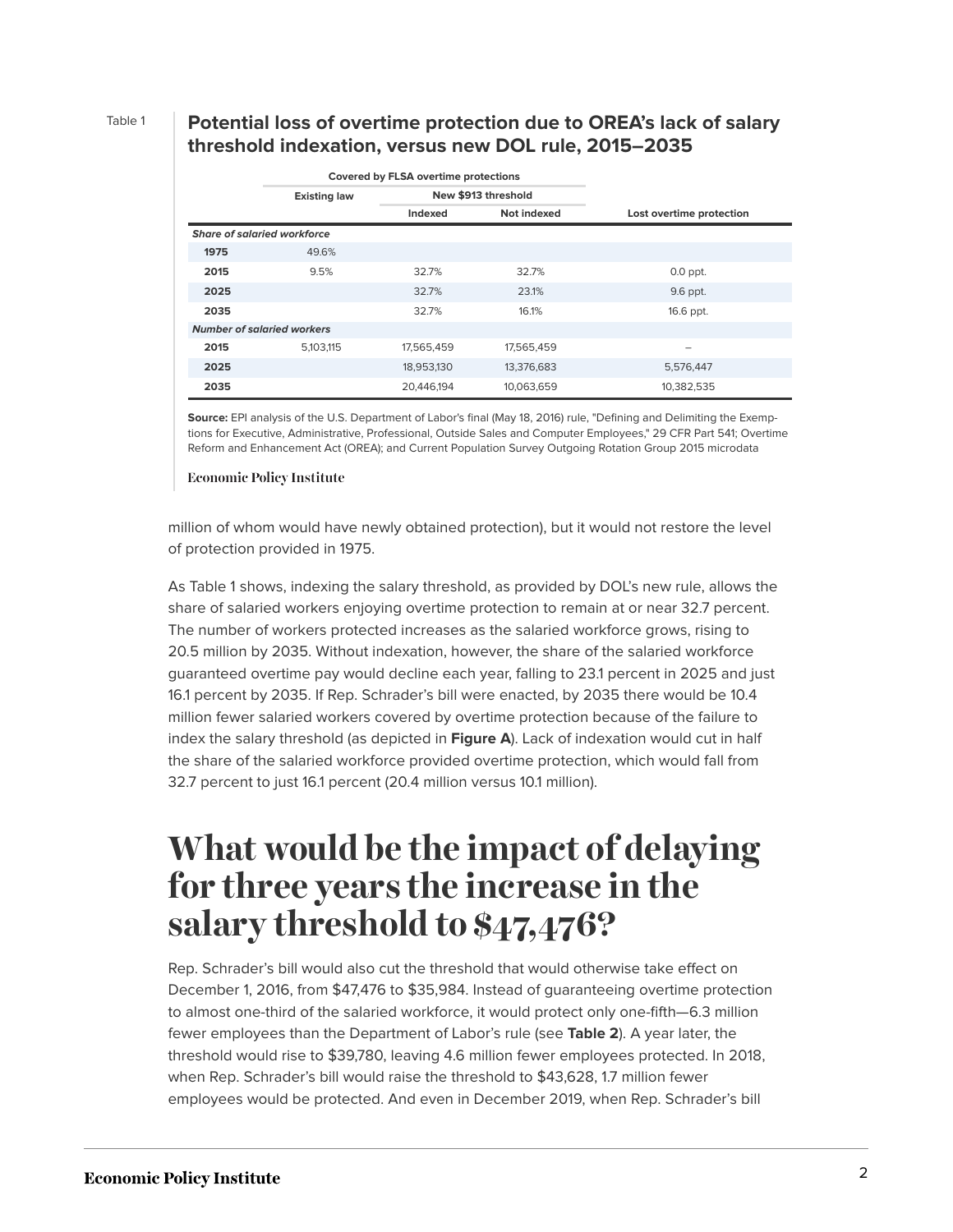

### Figure A **OREA would result in 10.4 million fewer salaried workers being covered by overtime protections in 2035**



Share of the salaried workforce with guaranteed overtime protection, under new DOL rule and OREA, 1975–2015 and 2016–2035 (projected)

**Note:** The new DOL rule would raise the threshold to \$913 on December 1, 2016. Every three years, the rule will be automatically updated to account for inflation since the last update.

**Source:** EPI analysis of the U.S. Department of Labor's final (May 18, 2016) rule, "Defining and Delimiting the Exemp-*1986* 17.1% tions for Executive, Administrative, Professional, Outside Sales and Computer Employees," 29 CFR Part 541; Overtime Reform and Enhancement Act (OREA); and Current Population Survey Outgoing Rotation Group 2015 microdata *1987* 15.3%

#### **Economic Policy Institute**

*1990* 11.8% would finally raise the threshold to DOL's original level of \$47,476, it would cover 2.1 million fewer employees than DOL's rule. (On January 1, 2020, DOL's rule would increase the percent of the salaried workforce.) threshold to account for salary growth since 2016, automatically restoring coverage to 32.7

#### <span id="page-3-0"></span>*1994* 10.3%  $Conclusion$

The Department of Labor's decision to index the exemption threshold has corrected a flaw in the regulations that had devastating consequences for the salaried workforce. Rep. Schrader apparently learned nothing from the history of the rule's declining *1999* 6.6% coverage—unless he supports that kind of loss of overtime protection.

Business groups argue that rule-making can be used to raise the exemption threshold ad *2001* 5.5% hoc in the future, but their worries that automatic indexation might drive the threshold too *2002* 5.3% exemption threshold has risen too high and no longer reflects executive, professional, or *2003* 4.9% administrative salaries, it can undertake a notice-and-comment rulemaking process to rewrite this regulation and reset the threshold. But the presumption should be that the modest threshold DOL has set—which protects less than one-third of the salaried high has the same remedy. If a future Department of Labor comes to believe the

*2006* 13.2%